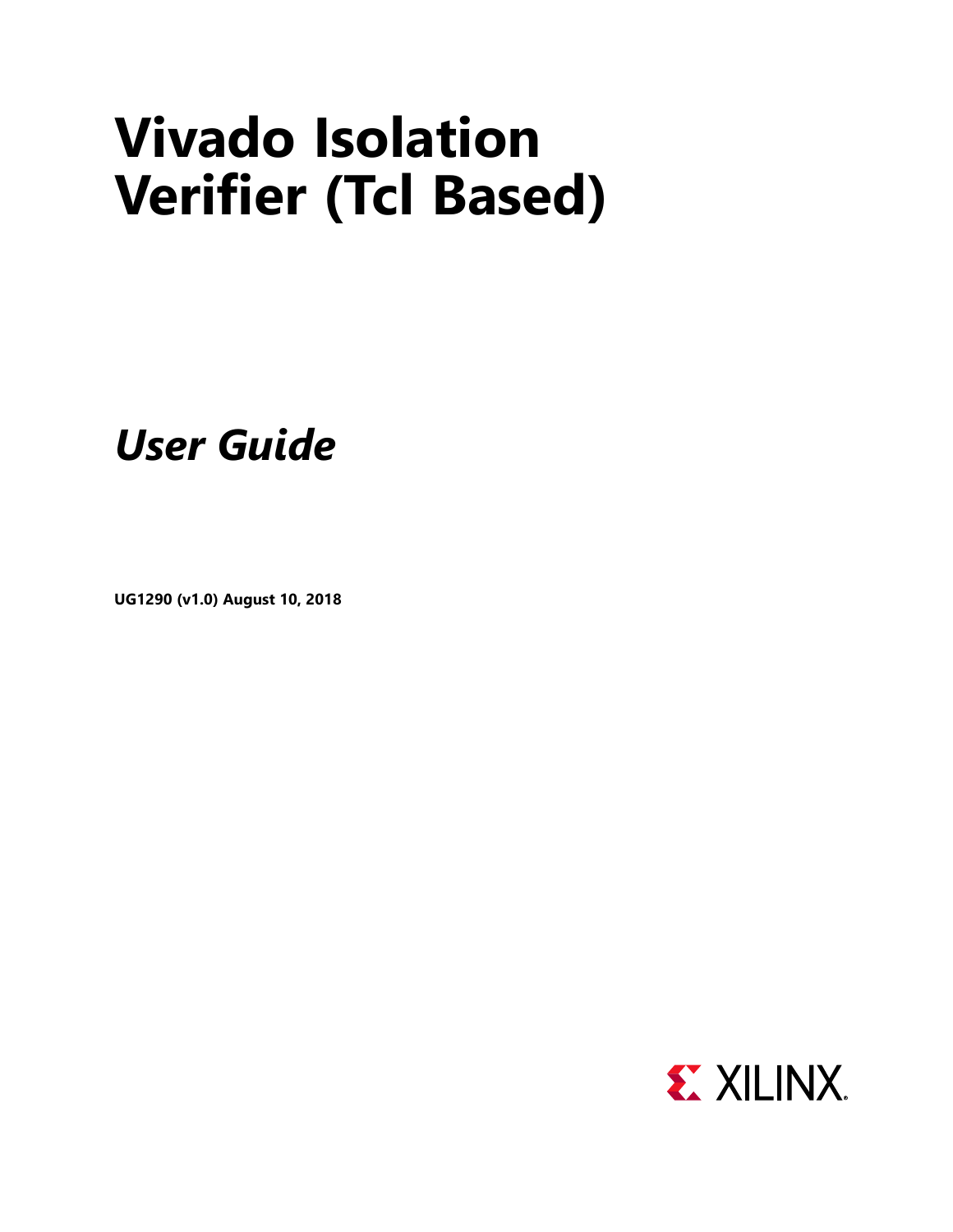

### <span id="page-1-0"></span>**Revision History**

The following table shows the revision history for this document.

| Date       | Version | <b>Revision</b>         |  |
|------------|---------|-------------------------|--|
| 08/10/2018 | 1.0     | Initial Xilinx release. |  |

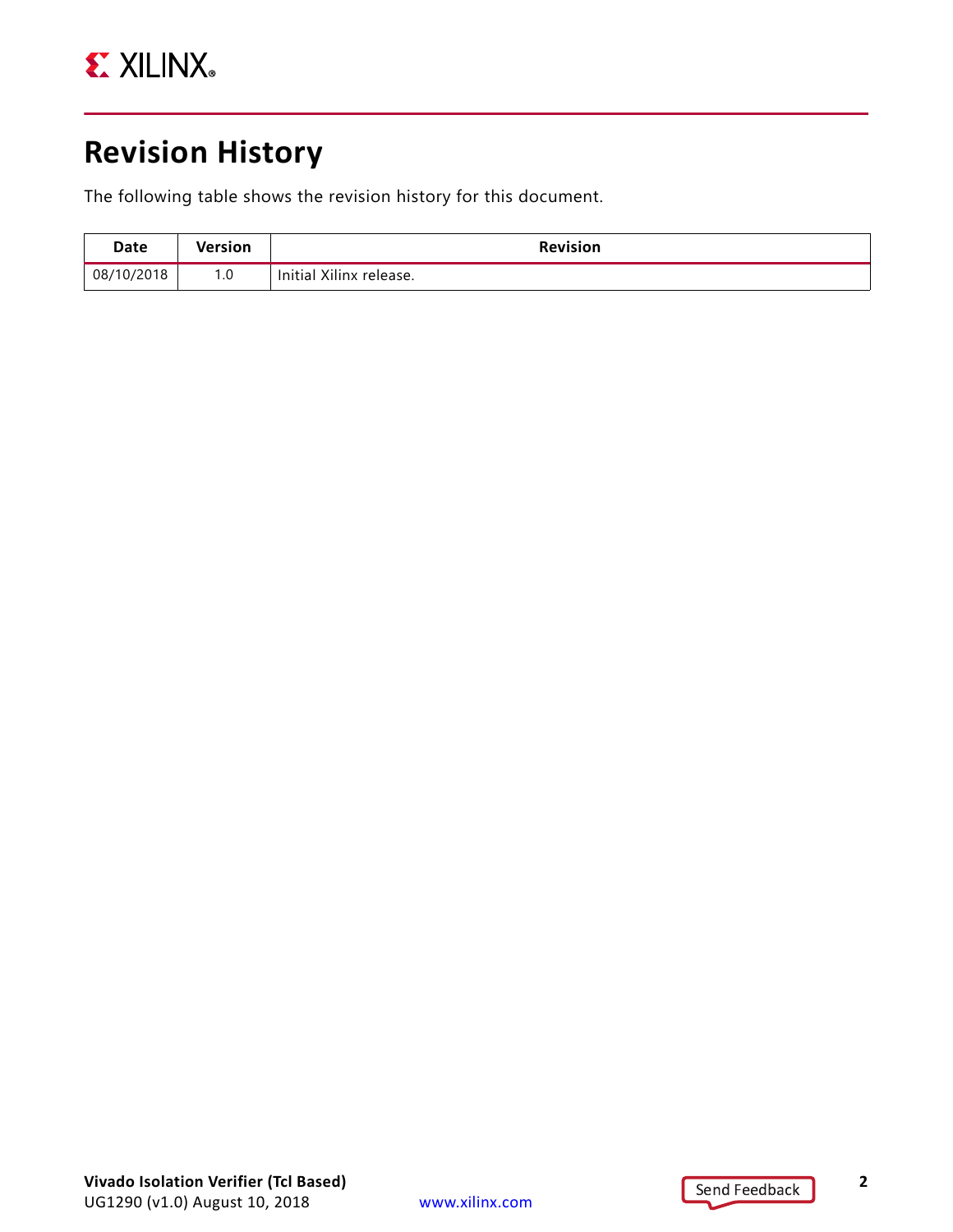

## Table of Contents

www.xilinx.com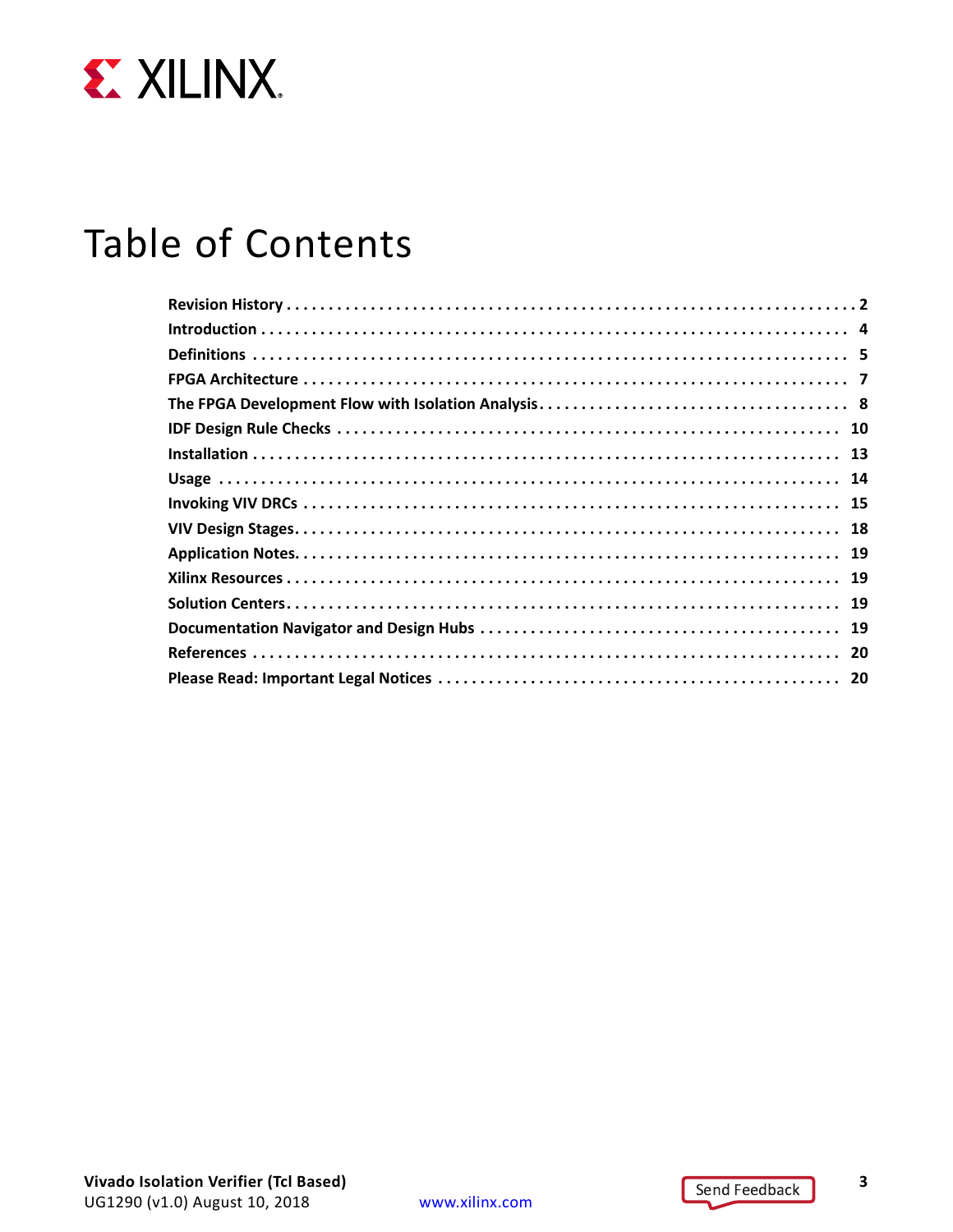

# Vivado Isolation Verifier (Tcl Based)

#### <span id="page-3-0"></span>**Introduction**

Proof of correctness is required for safety, security, and other high-reliability applications. The Xilinx® Isolation Design Flow (IDF) includes a set of design rule checks (DRCs) implemented by the Vivado Isolation Verifier (VIV) that verify the user and Vivado® software have fulfilled the requirements insofar as the requirements can be automatically verified. VIV is a Tcl script  $(viv.tc1)$  that implements these DRCs. VIV is not included with Vivado. VIV is distributed separately as an encrypted Tcl file. Once loaded into Vivado, six additional DRCs appear under the Isolation category. The user invokes these DRCs using the Vivado DRC interface just like built-in DRCs. Results are provided in tabular form in the GUI with hyperlinks to design elements related to potential isolation violations. The VIV DRCs also contribute to the text-based output of the Vivado DRC reporting system.

In addition to offering proof of isolation, VIV aids in board development by checking that I/O pin assignments, I/O bank assignments, and floorplanning range constraints do not violate IDF rules. The intent of these design constraint checks is to spare the designer from costly printed circuit board redesigns.

VIV is developed separately from Vivado in an effort to achieve as much independence from Vivado development as practical. While it is true that VIV depends on Vivado for script execution, device models, and access to the design to be checked, VIV does not re-use Vivado code involved in logic placement or routing. VIV also parses XDC (Xilinx Design Constraint) information [\[Ref 4\]](#page-19-2) [\[Ref 5\]](#page-19-3) [\[Ref 6\]](#page-19-4) instead of relying on the results of constraint interpretation available through the Vivado Tcl API.

VIV is composed of six DRCs, each of which perform checks related to a single aspect of isolation. The user can run all the IDF DRCs or any subset thereof.

- IDF-1 provides provenance for VIV DRC results.
- IDF-2, IDF-3, and IDF-4 check the design constraints (pblocks, pads, pins, and banks).
- IDF-5 and IDF-6 check the placement and routing of the implemented design.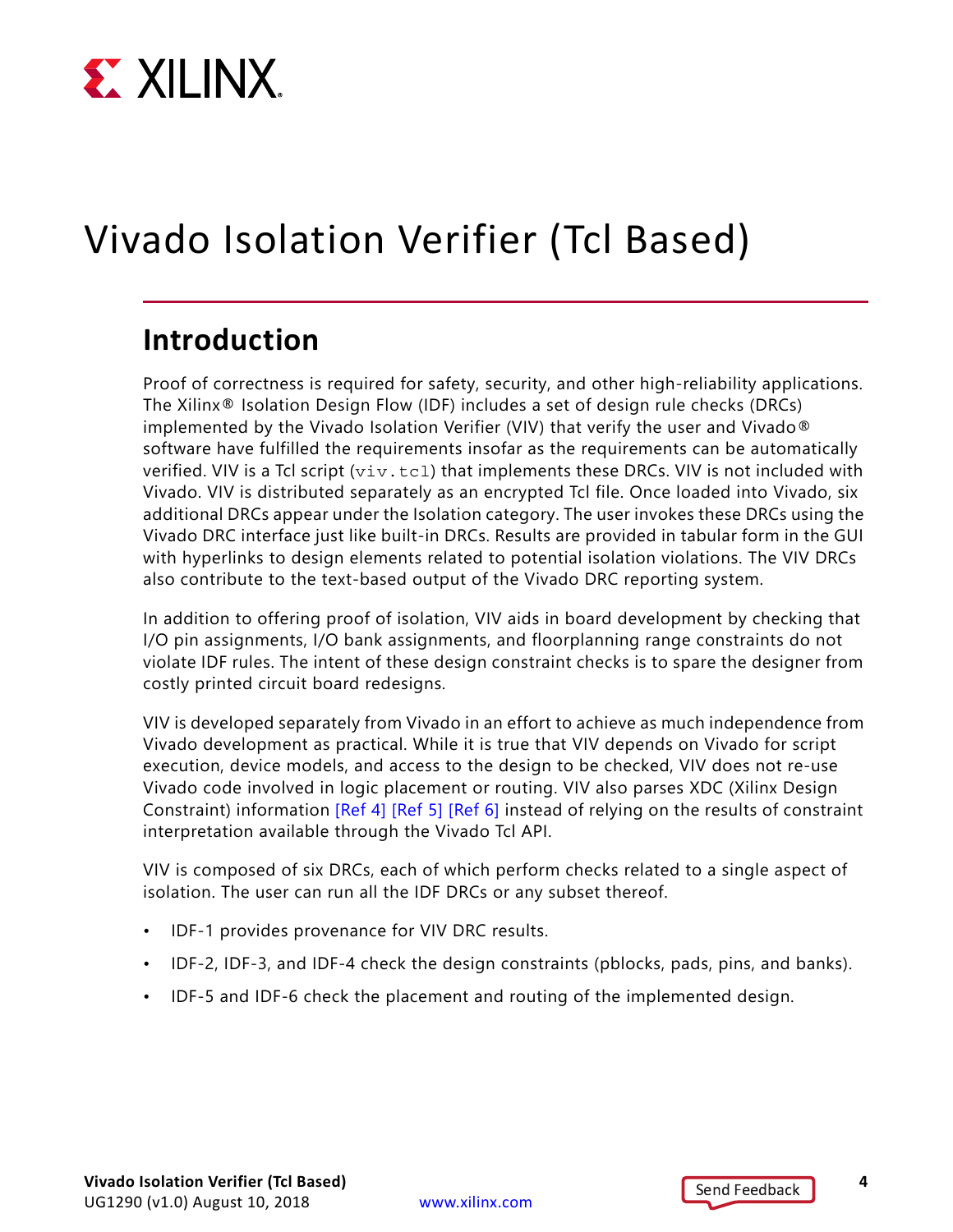

### <span id="page-4-0"></span>**Definitions**

Many of the terms in this document are used in a specialized sense. The following glossary might be helpful to readers who are not already well versed in Xilinx terminology related to FGPA architecture and configuration, or to a lesser extent, search algorithms.

**area range** – a list of rectangular regions identifying a subset of the device resources in an FPGA. It is defined as a list of resource pairs in an XDC file. Each pair defines two opposite corners of an included rectangular region.

**bitstream** – a bitstream is a contiguous sequence of bits, representing a stream of data.

**FPGA bitstream** – an FPGA bitstream is a file that contains the programming information for an FPGA. A Xilinx FPGA device must be programmed using a specific bitstream to enable it to behave as an embedded hardware platform. This bitstream is typically provided by the hardware designer who creates the embedded platform.

Programming an FPGA is the process of loading a bitstream into the FPGA. During the development phase, the FPGA device is programmed using utilities such as Vivado $\mathcal{O}$  or using menu options in SDK. These tools transfer the bitstream to the FPGA on board. In production hardware, the bitstream is usually placed in non-volatile memory, and the hardware is configured to program the FPGA when powered on.

**device model** – the data and data structures that describe the potential programming of a specific model of an FPGA. The device model specifies the capacity of the device and all of the features that can be configured to realize an FPGA design. The device model is highly abstracted from the FPGA hardware schematics. Only aspects of the FPGA hardware that are programmable are represented. Although it is theoretically possible that a programmable feature of an FPGA might not be represented in the device model (for example, if testing show the feature to be unreliable), in practice this is not done because it would make it impossible to perform the tests that would validate or invalidate the feature.

**fence tile** – An un-programmed tile or site free of routing or logic used to separate two or more tiles containing logic or routing from distinct isolation groups.

**function** – a collection of logic that performs a specific operation, for example an encryption circuit.

**interconnect tile** – a common hard IP block providing a programmable switching matrix connecting programmable logic elements of virtually all types to routing resources. In the end user documentation, the interconnect blocks are collectively referred to as the Global Switching Matrix. Usually individual interconnect blocks are not referred to in the documentation, but might occasionally be referred to as switch boxes.

**inter-region signal** – a non-isolated net with one source and one load typically used to connect one isolated function to another, though sometimes used to connect one port of an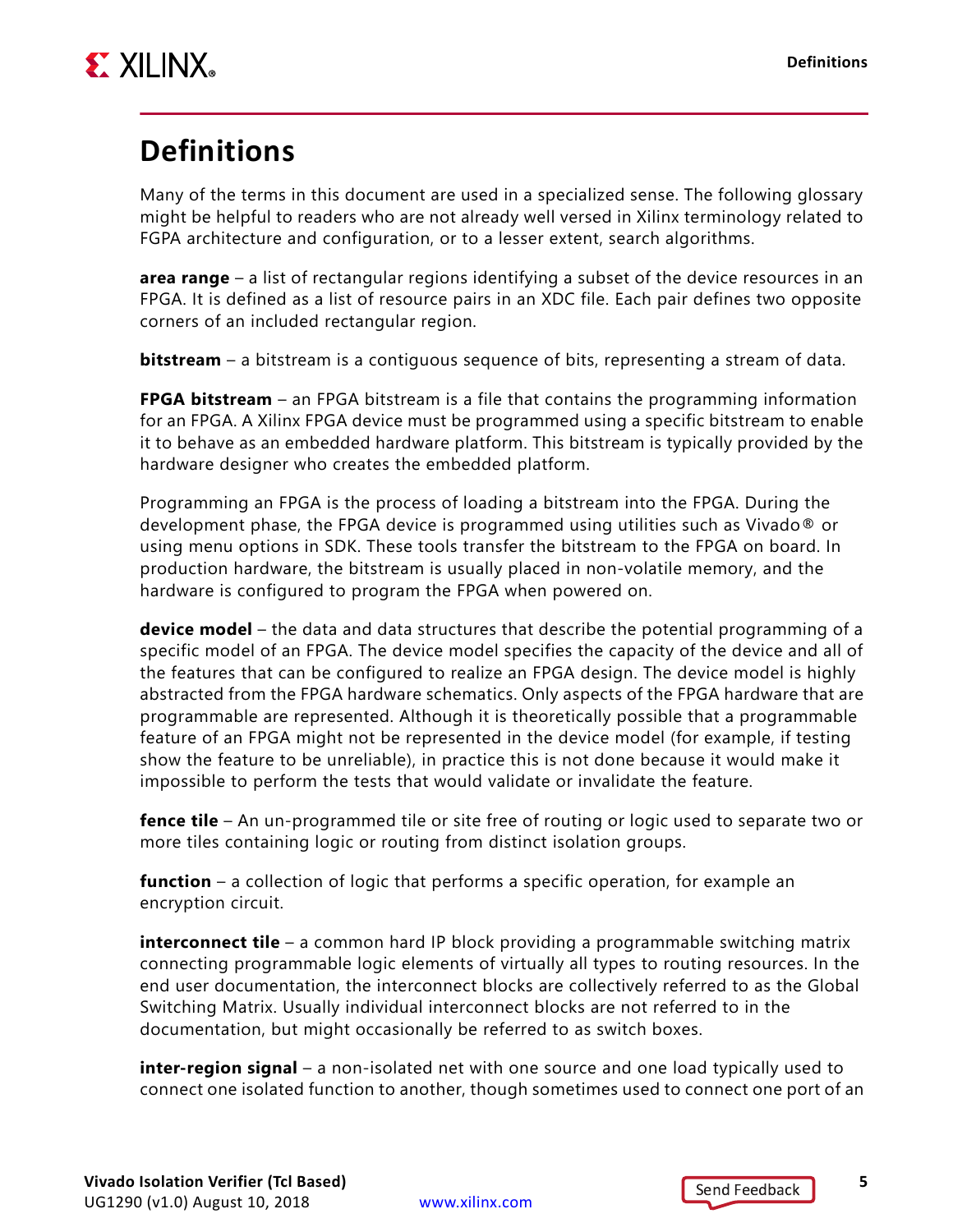

isolated function to another port of the same isolated function or to top-level logic. An inter-region signal is not permitted to use routing resources containing programmable interconnect points (PIPs) in fence tiles.

**isolation** – free from unintended influence. For the case of routing, the degree isolation is measured by the number of switch failures required to establish an unintended signal path between isolated circuits. For the case of floorplanning, isolation is determined by the presence of a "fence" of tiles free of isolated logic and routing between isolated portions of the design.

**isolated function, isolated module** – a portion of the user design that is intended to be isolated.

**isolated region, isolation region** – a collection of tiles defined by area range constraints that can be used when implementing an isolated function.

**I/O buffer, IOB** – a circuit in an FPGA that controls the behavior of the input/output pins on the FPGA package. An I/O buffer controls various communication-related settings such as whether an associated pin is connected internally to an input circuit or an output circuit; or selects the voltage level expected by the pin, etc.

**I/O bank** – a collection of I/O buffers in an FPGA for settings and signals common to the collection.

**logic** - circuits used to implement a specific function, for example a flip-flop, look up table, random access memory.

**net** – a named collection of routing resources that create signal paths among a collection of logic elements. A net may span levels in the design hierarchy.

**node** – an indivisible unit of programmable routing. Note that a node may branch out to connect more than two points.

**package pin** – a conductor on the outside of an FPGA package used for powering or interfacing with the FPGA, shaped like a short wire protruding perpendicularly from the chip package or shaped like a bump.

**partition** – a collection of logic defined by the user that can be used to isolate one piece of hierarchy from another.

**placement** – the assignment of a logical function to specific hardware resources.

**route** – a path a signal can follow within an FPGA, especially as represented by a collection of nodes connected to one another by programmable interconnect points (PIPs).

**site** – a physical location in the FPGA tile array that can be referenced in the floorplanning constraints, such as a SLICE, or RAMB16, etc.

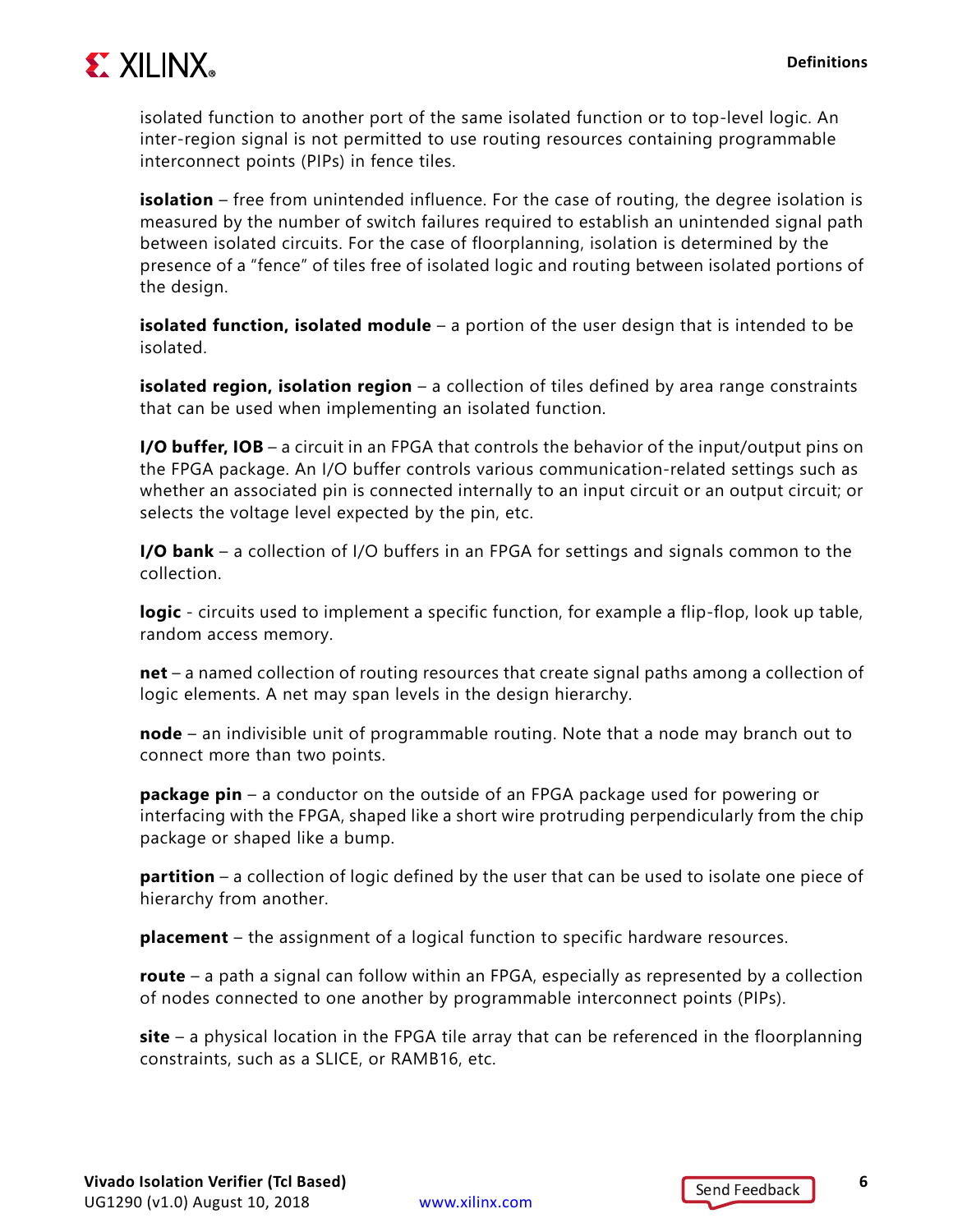

**switch matrix, global switch matrix, GSM** – aggregate term for a programmable routing. The GSM is primarily composed of interconnect blocks.

**trusted routing** – routing that connects isolated functions using routing resources with no programmable interconnection points within fence tiles. Trusted Routing is generated automatically without manual placement.

**Xilinx Design Constraints, XDC** – SDC-based constraints in Tcl notation describing aspects of the design including floorplanning, pin assignments, electrical properties of I/O signals, and timing characteristics, but not the logic of the design.

**wire** – a conductive path in a chip along which signals or power flow. A wire is the hardware that implements the node abstraction. The term wire is also used in the software device model for a portion of a node that occupies exactly one tile.

#### <span id="page-6-0"></span>**FPGA Architecture**

A field programmable gate array (FPGA) is a chip that contains logic elements and routing both of which are controlled by configuration memory programmed by the user. Logic elements range in complexity from simple combinatorial logic functions up to complete embedded processors. Logic elements and routing are arrayed in a grid of tiles. The structure of an FPGA is extremely regular. Each tile contains one of a small variety of VLSI circuits dedicated to logic or routing.

Logic tiles include:

- Configurable logic blocks (CLBs), each containing a small amount of programmable logic and memory
- Input/output block circuitry (IOBs)
- Clock Management Tiles (CMTs)
- Other specialized circuitry, including block RAMs, digital signal processors (DSPs), processors, etc.

A typical Xilinx FPGA might have thousands of tiles, but only dozens of tile types. Common to all tiles is their association to a Global Switch Matrix (GSM). The GSM is composed of many interconnect tiles and interface tiles. Some logic tiles such as CLBs are associated with one interconnect tile, whereas other tiles such as Block RAMs and DSPs are associated with multiple interconnect tiles. Interface tiles are used to adapt the various types of logic tiles to the common interconnect tile design.

An FPGA is configured for a particular purpose by loading configuration memory with a particular bitstream. The bitstream specifies the exact function of each and every tile in the device, whether used or not; logic tiles are configured to perform a specific function and the GSM is configured to provide the required routing between the logic tiles.

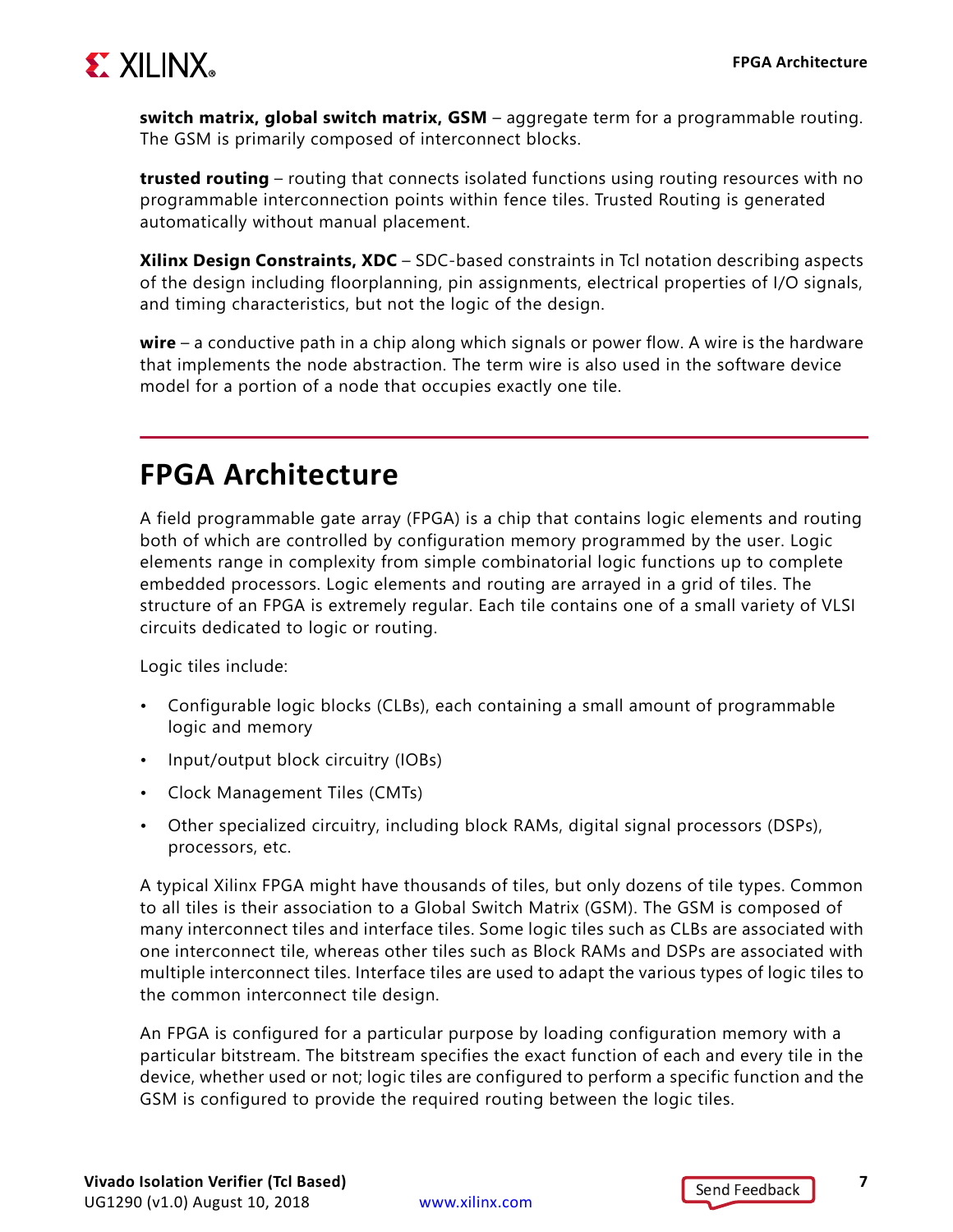

#### <span id="page-7-0"></span>**The FPGA Development Flow with Isolation Analysis**

To facilitate isolation analysis, the usual FPGA flow has a new set of constraints to control routing and additional floorplanning requirements. First, the design must be manually floorplanned. Second, constraints must be applied to isolated regions of the floorplan to constraint routing to follow strict rules. Finally, VIV must be used to demonstrate that the design is correctly implemented.

[Figure 1](#page-8-0) shows where isolation analysis fits in to the usual FPGA development flow. VIV is useful at two points:

- During floorplanning (right side blue boxes), VIV helps to avoid costly circuit board layout mistakes and helps document the floorplan, a key part of the isolation approach of the design.
- When the design is complete (lower right green boxes), VIV is used to help prove that the design is isolated per IDF rules.

The flowchart notation is as follows:

- Boxes represent processes
- Parallelograms represent data
- Trapezoids (quadrilaterals with one pair of parallel sides) represent manual input
- Shapes with curved bottoms represent output
- Arrows represent information flow, and
- Color is used only for grouping and emphasis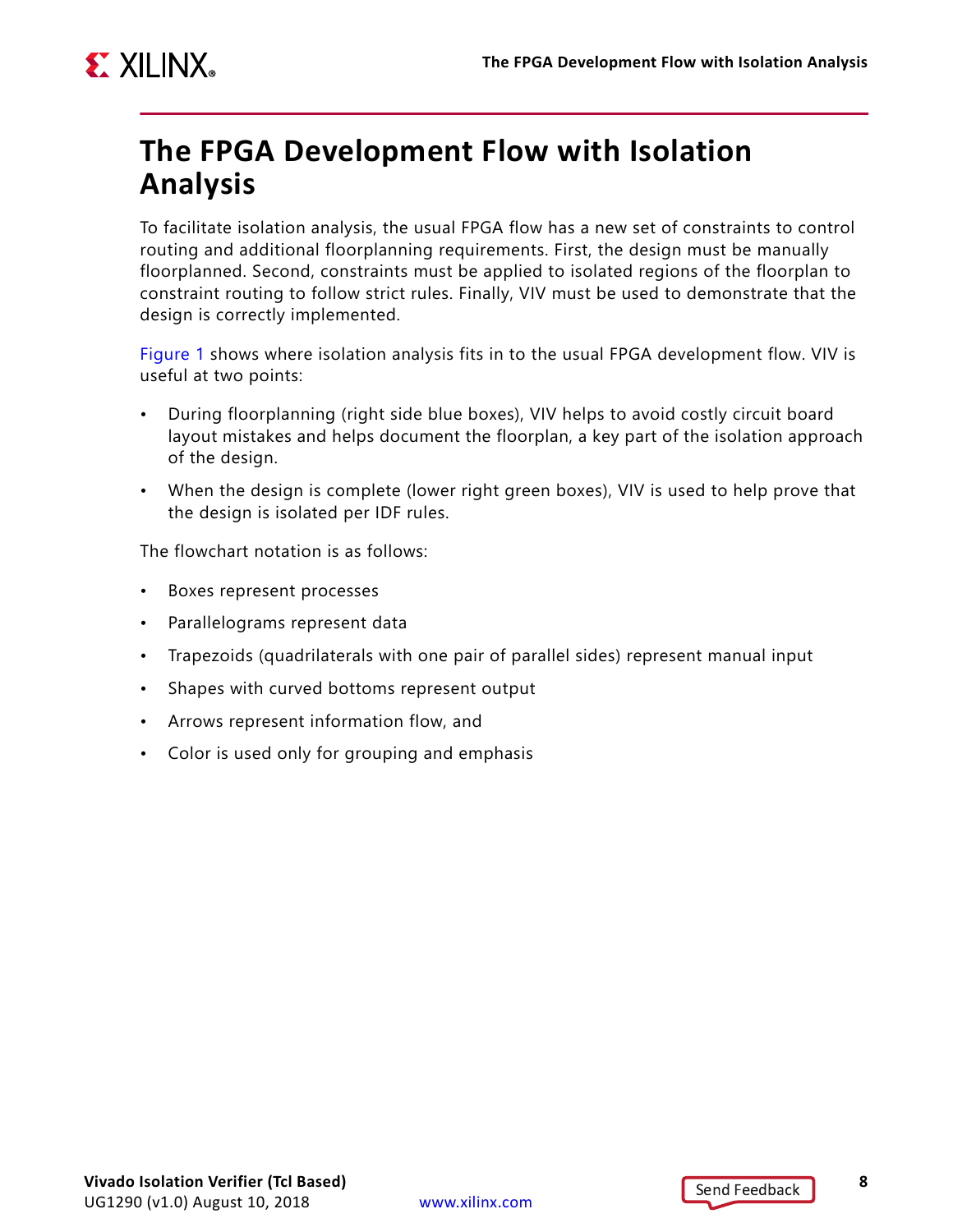





<span id="page-8-0"></span>*Figure 1:* **Vivado Isolation Design Flow Relative to a Typical FPGA Design Flow**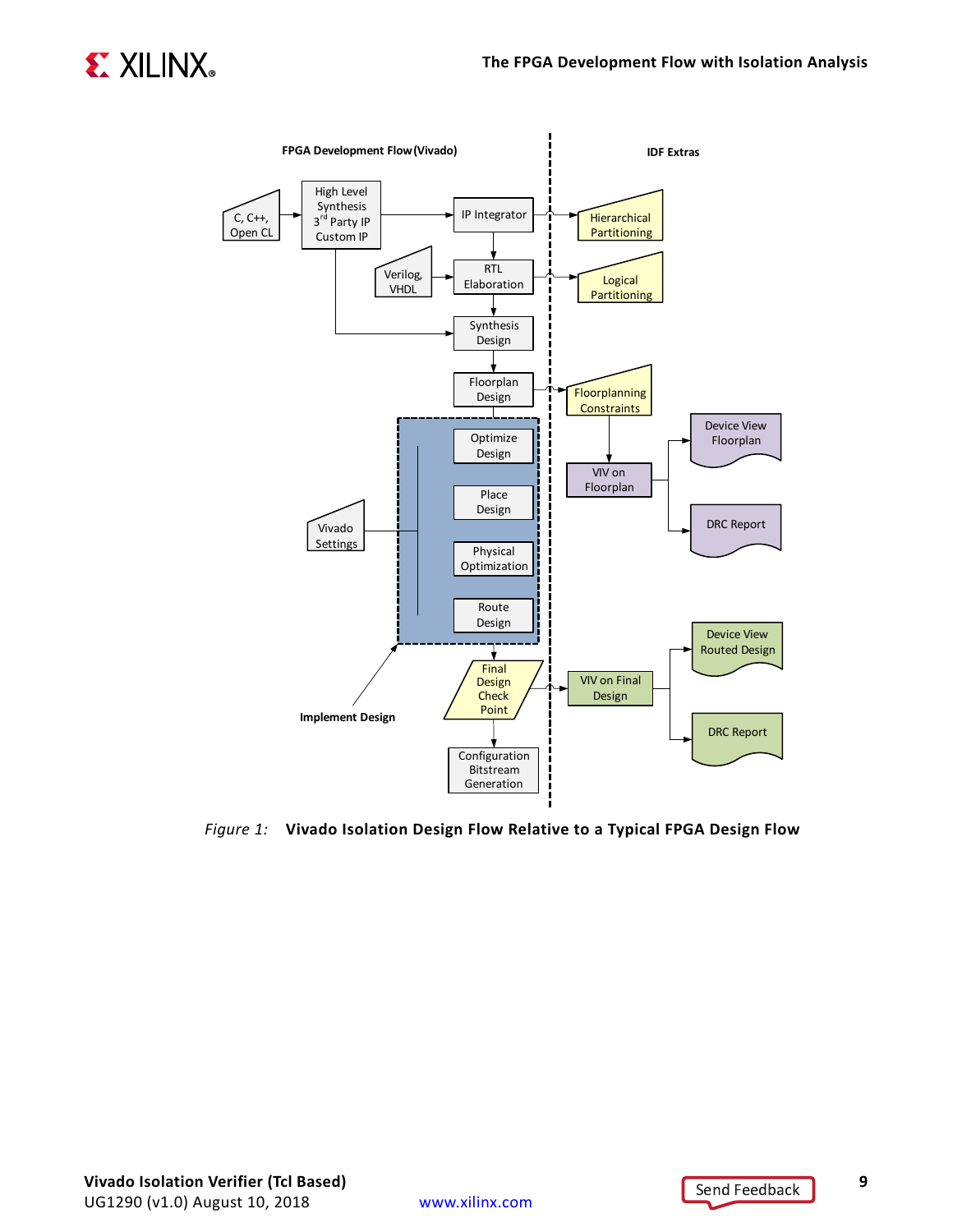

#### <span id="page-9-0"></span>**IDF Design Rule Checks**

VIV is a Tcl script that runs in the Vivado framework in the form of DRCs. This allows VIV to take advantage of the Vivado IDE for the display of violations in the context of the design as it is normally seen. The VIV DRCs are described in detail in the following sections.

#### **IDF-1 - Provenance**

IDF-1 is an advisory DRC documenting the circumstances of the run. It also validates that the design has at least two partitions marked as isolated (using the HD.ISOLATED property). Nets driven by cells marked HD.ISOLATED\_EXEMPT are exempt from inter-region isolation rules and are listed in the IDF-1 output.

Here is an example of IDF-1 output:

```
Vivado Isolation Verifier (v1.72) 
Copyright (C) 2013-2016 Xilinx, Inc. All rights reserved. 
Date: Mon May 16 20:30:32 GMT 2016 
Project: project_xapp1256_routed 
Design: checkpoint_xapp1256_routed 
Top-level: design_1_wrapper 
Isolated Partitions: pblock_keccakCompare_0 pblock_keccak_0_ISO_Wrapper 
pblock_keccak_1_ISO_Wrapper pblock_processing_system7_0 
Part: xc7z020clg484-1 
Directory: c:/xilinx_design/implementation/idflab 
User: username
Vivado Version: 2016.3.0 
Platform: win64 
Host: hostname
Global clock nets: design 1 i/ps7 ISO Wrapper/processing system7 0/inst/FCLK CLK0,
design_1_i/ps7_ISO_Wrapper/processing_system7_0/inst/FCLK_CLK1, 
design_1_i/ps7_ISO_Wrapper/processing_system7_0/inst/FCLK_CLK2, 
design_1_i/ps7_ISO_Wrapper/processing_system7_0/inst/FCLK_CLK_unbuffered[0], 
design_1_i/ps7_ISO_Wrapper/processing_system7_0/inst/FCLK_CLK_unbuffered[1] and 
design_1_i/ps7_ISO_Wrapper/processing_system7_0/inst/FCLK_CLK_unbuffered[2].
HD.ISOLATED EXEMPT nets: design 1 i/ps7 ISO Wrapper/processing system7 0/inst/FCLK CLK0,
design 1 i/ps7 ISO Wrapper/processing system7 0/inst/FCLK CLK1 and
design 1 i/ps7 ISO Wrapper/processing system7 0/inst/FCLK CLK2.
Inter-region nets: 
design_1_i/keccak_0_ISO_Wrapper/buffer_data_reg[0]_0_ISOBUF_pblock_keccakCompare_0_NewDrv,
\ddot{\cdot}design_1_i/ps7_ISO_Wrapper/processing_system7_0/inst/FCLK_CLK0, 
design_1_i/ps7_ISO_Wrapper/processing_system7_0/inst/FCLK_CLK1, 
design_1_i/ps7_ISO_Wrapper/processing_system7_0/inst/FCLK_CLK2, 
design_1_i/ps7_ISO_Wrapper/processing_system7_0/inst/FCLK_RESET0_N and 
design 1 i/ps7 ISO Wrapper/processing system7 0/inst/FCLK RESET1 N.
```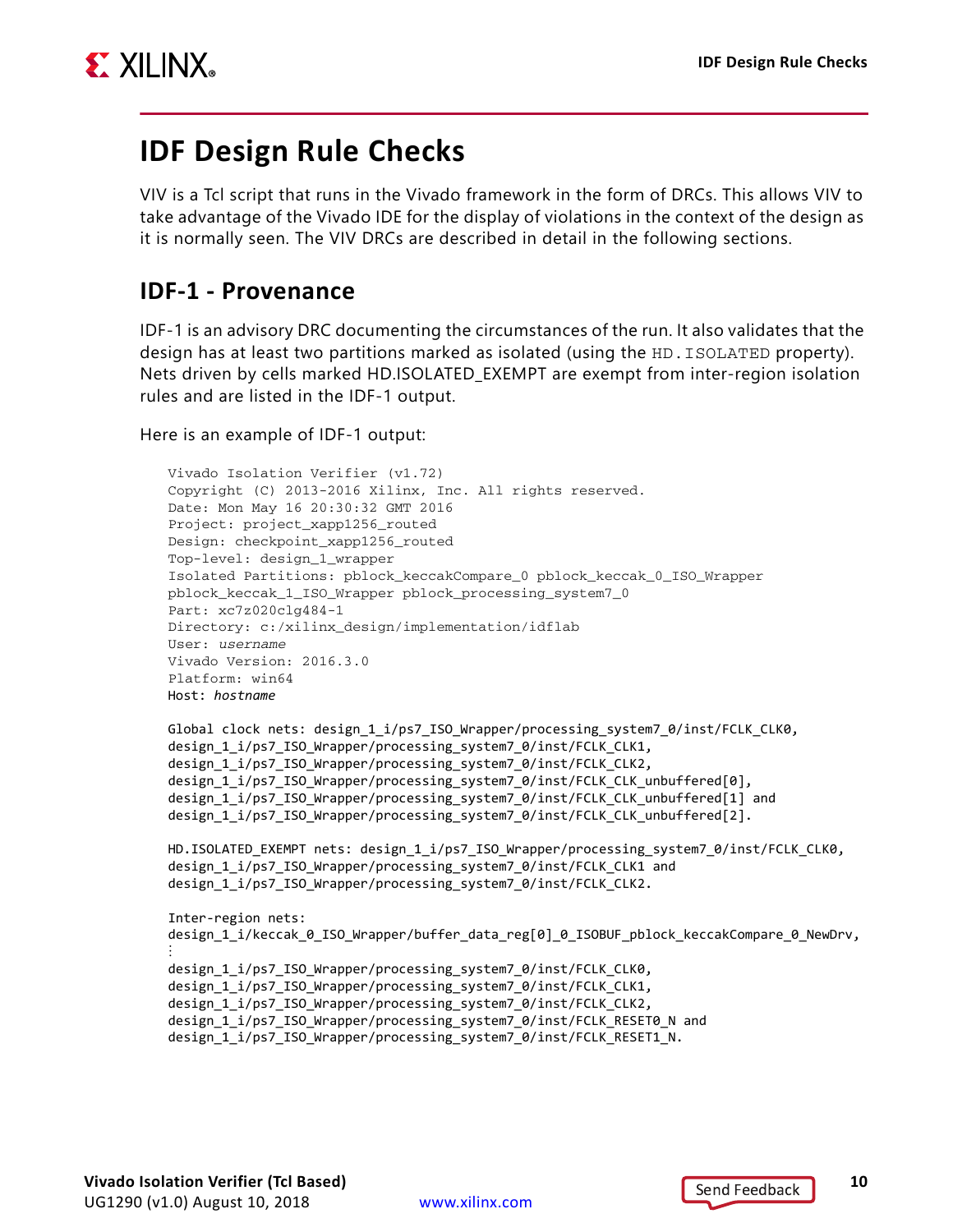

#### **IDF-2 - I/O Bank Violation**

IDF-2 checks that each I/O bank is used by I/O pins of at most one isolation group. A violation of IDF-2 is reported as:

Bank: <br/> <br/> Aumber> has pins from multiple isolated partitions: <partition name>

#### **IDF-3 - Package Pin Violation**

IDF-3 checks that no package pins from distinct isolation groups are adjacent. A violation of IDF-3 is reported as:

 Package pin adjacency violation: site: <*site name*> pin: <*pin name*> vs site: <*site name*> pin: <*pin name*>.

#### **IDF-4 - Floorplan Violation**

Isolated regions must be separated by an adequate fence. The definition of an adequate fence is detailed in the Isolation Design Flow documentation [\[Ref 1\]](#page-19-5) [\[Ref 7\].](#page-19-6) IDF-4 checks that floorplan area ranges from distinct isolation groups have an appropriate gap between them. IDF-4 checks XDC information, not the actual implementation.

The following example shows all of the constraints, resident in an XDC file, that are needed to create a floorplan of an isolated function into a specific region of the device (using pblocks).

```
create_pblock pblock_ISO_K0
add_cells_to_pblock [get_pblocks pblock_ISO_K0] [get_cells -quiet [list 
*/keccak_0_ISO_Wrapper]]
resize_pblock [get_pblocks pblock_ISO_K0] -add {SLICE_X32Y4:SLICE_X55Y38 
SLICE_X0Y4:SLICE_X31Y47}
resize_pblock [get_pblocks pblock_ISO_K0] -add {BUFIO_X0Y0:BUFIO_X0Y3}
resize_pblock [get_pblocks pblock_ISO_K0] -add {BUFMRCE_X0Y0:BUFMRCE_X0Y1}
resize_pblock [get_pblocks pblock_ISO_K0] -add {BUFR_X0Y0:BUFR_X0Y3}
resize_pblock [get_pblocks pblock_ISO_K0] -add {DSP48_X2Y2:DSP48_X2Y13 
DSP48_X0Y2:DSP48_X1Y17}
resize_pblock [get_pblocks pblock_ISO_K0] -add {IDELAY_X0Y5:IDELAY_X0Y46}
resize_pblock [get_pblocks pblock_ISO_K0] -add {IDELAYCTRL_X0Y0:IDELAYCTRL_X0Y0}
resize_pblock [get_pblocks pblock_ISO_K0] -add {ILOGIC_X0Y5:ILOGIC_X0Y46}
resize_pblock [get_pblocks pblock_ISO_K0] -add {IOB_X0Y5:IOB_X0Y46}
resize_pblock [get_pblocks pblock_ISO_K0] -add {OLOGIC_X0Y5:OLOGIC_X0Y46}
resize_pblock [get_pblocks pblock_ISO_K0] -add {PMV_X0Y1:PMV_X0Y1}
resize_pblock [get_pblocks pblock_ISO_K0] -add {PMVBRAM_X0Y0:PMVBRAM_X3Y0}
resize_pblock [get_pblocks pblock_ISO_K0] -add {PMVIOB_X0Y0:PMVIOB_X0Y0}
resize_pblock [get_pblocks pblock_ISO_K0] -add {RAMB18_X2Y2:RAMB18_X3Y13 
RAMB18_X0Y2:RAMB18_X1Y17}
resize_pblock [get_pblocks pblock_ISO_K0] -add {RAMB36_X2Y1:RAMB36_X3Y6 
RAMB36_X0Y1:RAMB36_X1Y8}
```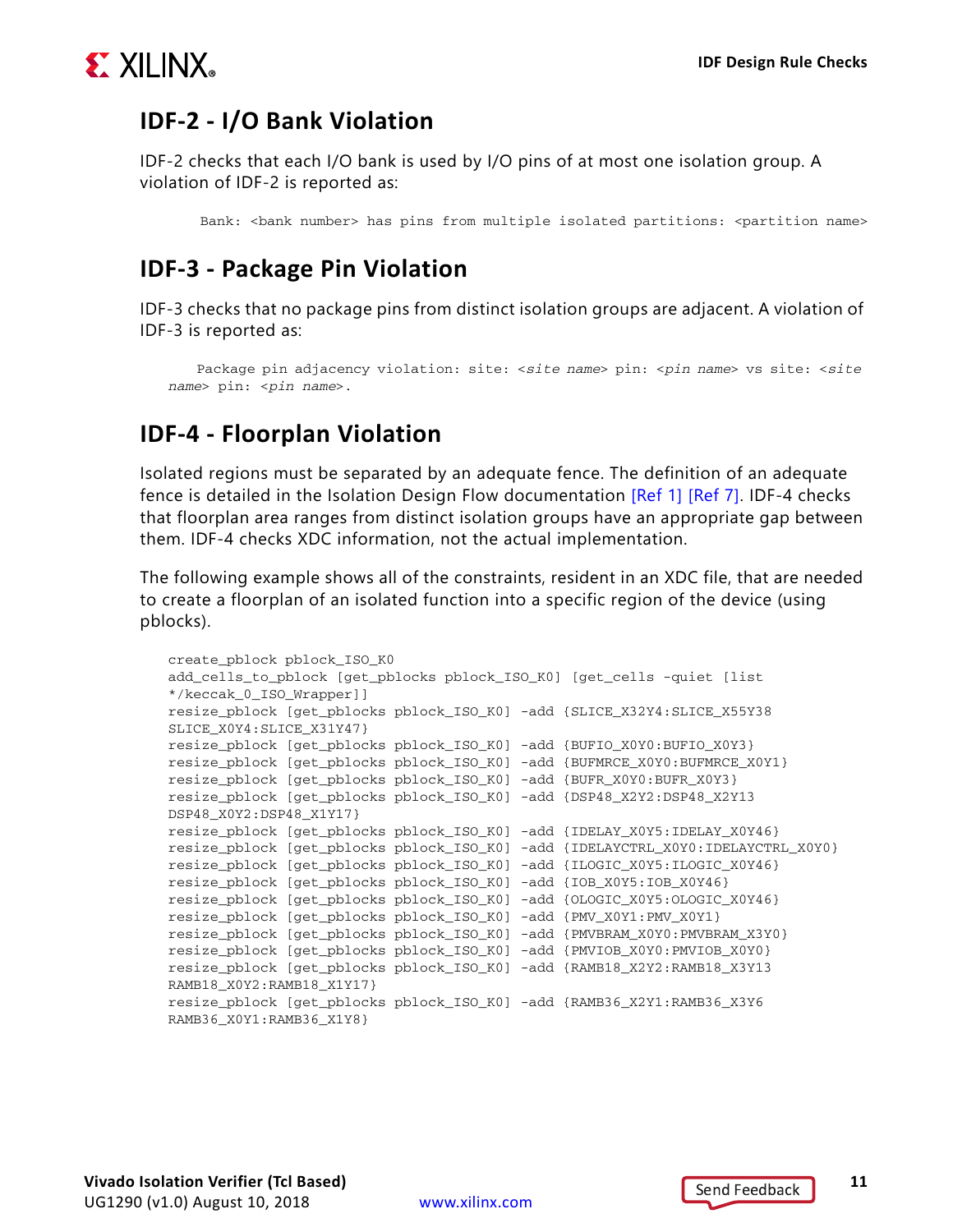

#### **IDF-5 - Placement Violation**

In contrast to IDF-4 which checks XDC information, IDF-5 checks placement of logic as actually implemented. Two checks are performed. First, a search for adjacent logic from distinct isolation groups is performed. In this context logic is considered adjacent if the separation between the logic tiles is not composed of a valid set of fence tiles. Second, a check is performed that top-level logic does not contain a potential path from one isolation group to another.

A violation of IDF-5 takes two forms:

Tile adjacency violation: partition: <*partition name*> tile: <*tile name*> vs partition: <*partition name*> tile: <*tile name*>. Sites: <*site name list*>.

and

Tile occupancy violation: tile: <*tile name*> is in multiple isolated partitions: <*partition name list*>. Sites: <*site name list*>.

*Note:* Because IDF-5 checks the implemented placement of logic, the results of running IDF-5 are only useful if the design has been implemented. Prior to implementation there is nothing for IDF-5 to check and therefore no possibility a violation will be found.

#### **IDF-6 - Routing Violation**

Isolated routing must be separated by an adequate fence; and trusted routing must satisfy the following:

- Inter-region routes have loads in exactly one isolation group
- No routing switches (PIPs) are used in the fence
- Inter-region routes cannot share a tile unless source regions match and load regions match
- An intra-region route cannot enter a fence tile or an isolated tile of another isolation group unless it is driven by a cell marked with the HD.ISOLATED\_EXEMPT property.

*Note:* It might be useful to enable Routing Resources mode under **View > Routing Resources** in the menu or using the  $\frac{1}{2}$  icon in the Device window.

*Note:* Because IDF-6 checks the implemented routing, the results of running IDF-6 are only useful if the design has been routed. Prior to implementation there is nothing for IDF-6 to check and therefore no possibility a violation will be found.

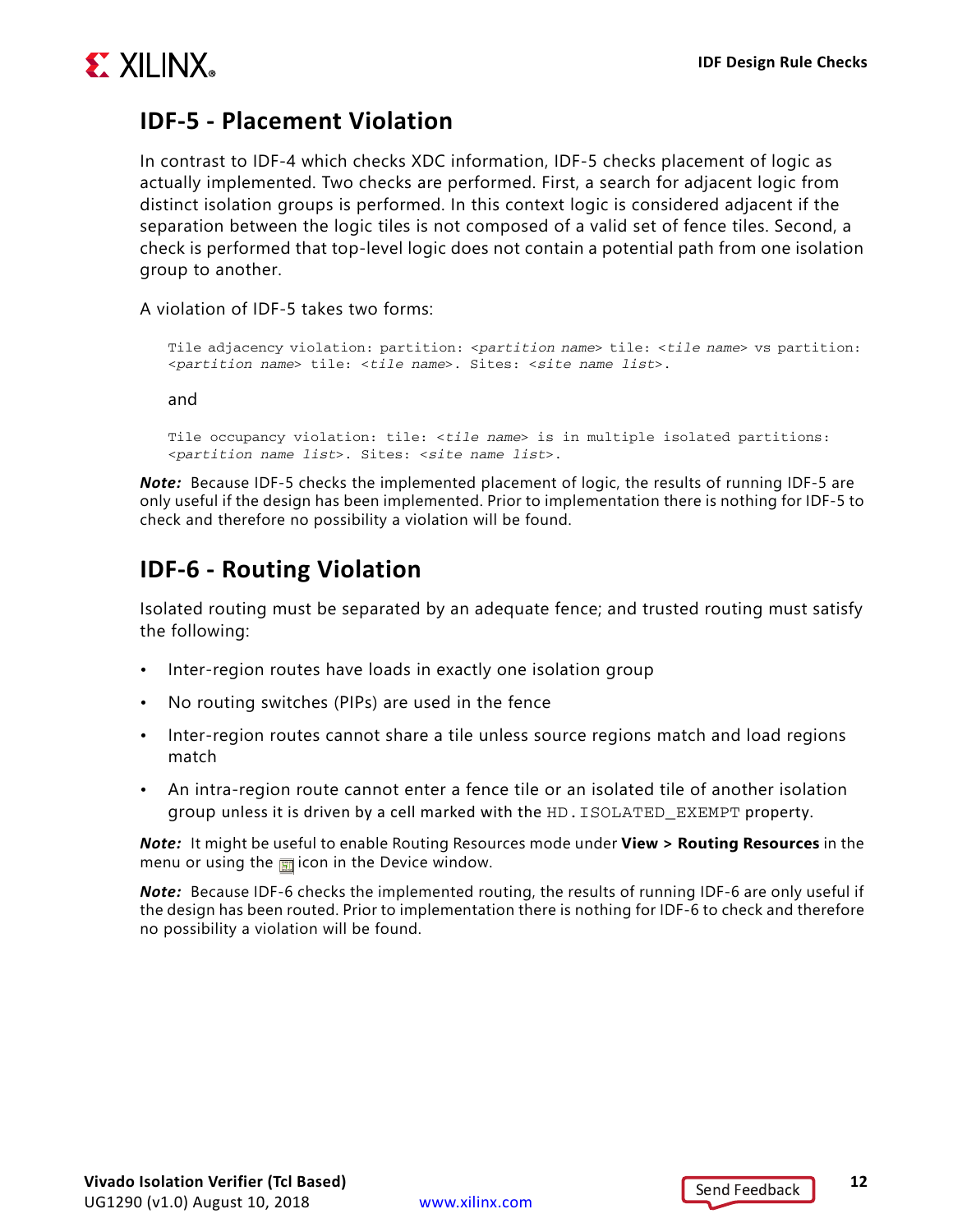

### <span id="page-12-0"></span>**Installation**

VIV is not supplied with Vivado. VIV is installed by loading  $\text{viv.tcl.}$  This can be accomplished in one of several ways.

• Go to the Vivado Tcl Console, at the lower portion of the window, and enter the following command (see [Figure 2\)](#page-12-1):

| source viv.tcl |
|----------------|
|                |

<span id="page-12-1"></span>

*Figure 2:* **IDF DRCs Selected in the Report DRC Dialog Box**

- Go to menu item **Tools > Run Tcl Script** from the Vivado GUI and navigate to viv.tcl.
- Install  $\text{viv.tcl}$  as a startup script as described in the Vivado documentation [\[Ref 3\]](#page-19-7).
- Include  $\text{viv.tcl}$  on the Vivado command line [\[Ref 3\].](#page-19-7)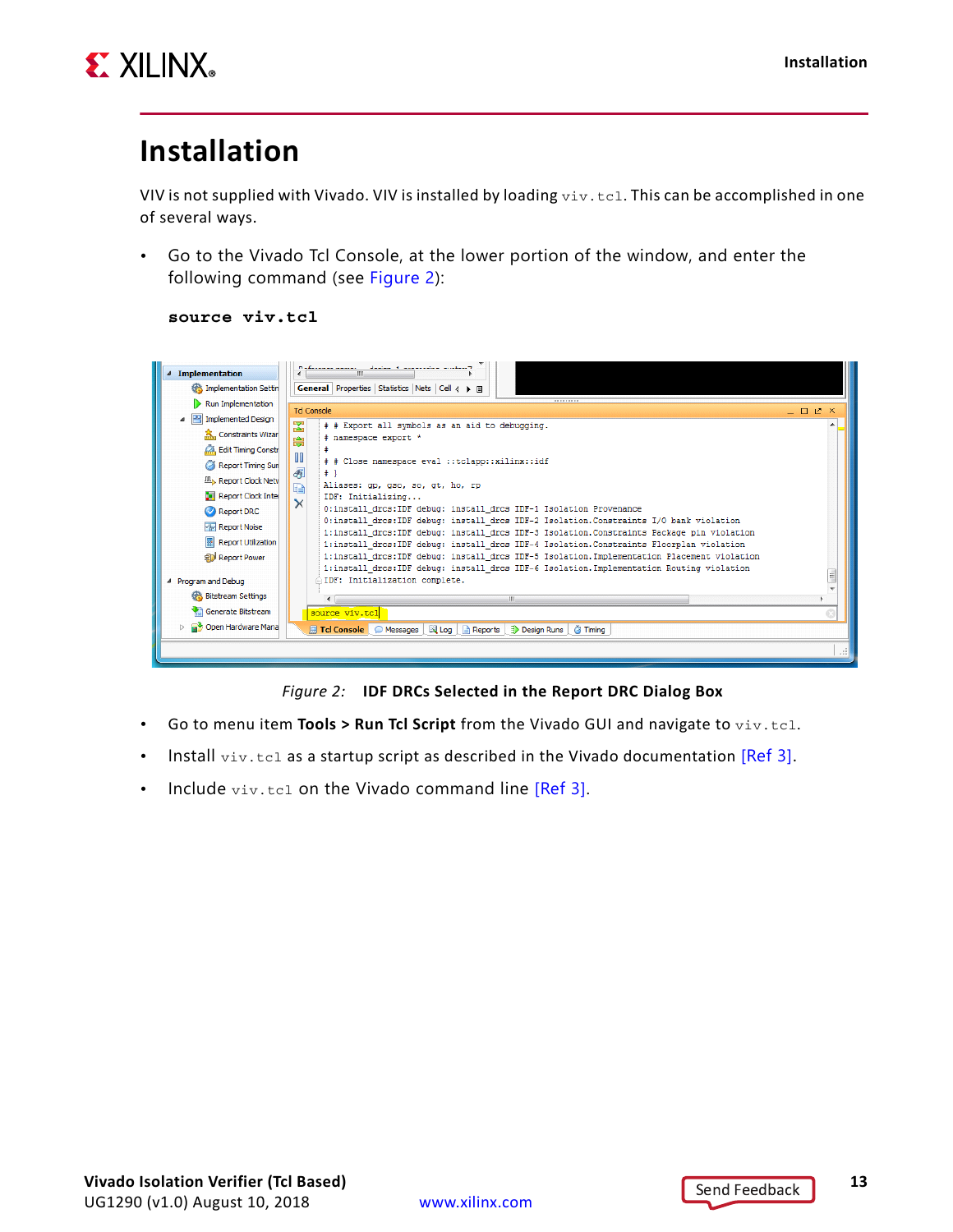

#### <span id="page-13-0"></span>**Usage**

After viv.tcl is loaded, the Report DRC window will contain the six additional IDF DRCs under the category heading *Isolation* as shown in [Figure 3.](#page-13-1) Note that the *Pblock* option under *Isolation* is not related to IDF and need not be checked.

| Results name:<br>Output file:<br>Interactive report file:<br><b>Waivers</b><br>Apply waivers                                                             | Check design against selected rule decks and/or individual design rules.<br>$drc_1$<br>Display only waived violations | <br>$\cdots$                                                                                                                                                                                                                                                                                                                                                                                                                                                                                     |
|----------------------------------------------------------------------------------------------------------------------------------------------------------|-----------------------------------------------------------------------------------------------------------------------|--------------------------------------------------------------------------------------------------------------------------------------------------------------------------------------------------------------------------------------------------------------------------------------------------------------------------------------------------------------------------------------------------------------------------------------------------------------------------------------------------|
| Ignore all waivers<br><b>Rule Decks</b><br>$\vee$ Vivado Rule Decks (7)<br>s default<br>■ opt_checks<br>placer_checks<br>■ router_checks<br>■ eco_checks | s bitstream_checks<br>■ incr_eco_checks                                                                               | <b>Rules</b> (0 of 1873)<br>$\mathbb{E}$ $\Rightarrow$<br>Q<br>Floorplan (9)<br>∽<br>$\rightarrow$<br>Implementation (27)<br>$\rightarrow$<br>Isolation (6)<br>$\checkmark$<br>Provenance (IDF-1)<br>Constraints (3)<br>$\checkmark$<br>I/O bank violation (IDF-2)<br>Package pin violation (IDF-3)<br>Floorplan violation (IDF-4)<br>$\vee$   Implementation (2)<br>Placement violation (IDF-5)<br>Routing violation (IDF-6)<br>Physical Configuration (1568)<br>DRC System (1)<br>odouizio (9) |
| $\sqrt{ }$ Open in a new tab                                                                                                                             |                                                                                                                       | ОК<br>Cancel                                                                                                                                                                                                                                                                                                                                                                                                                                                                                     |

<span id="page-13-1"></span>*Figure 3:* **IDF DRCs Selected in the Report DRC Dialog Box**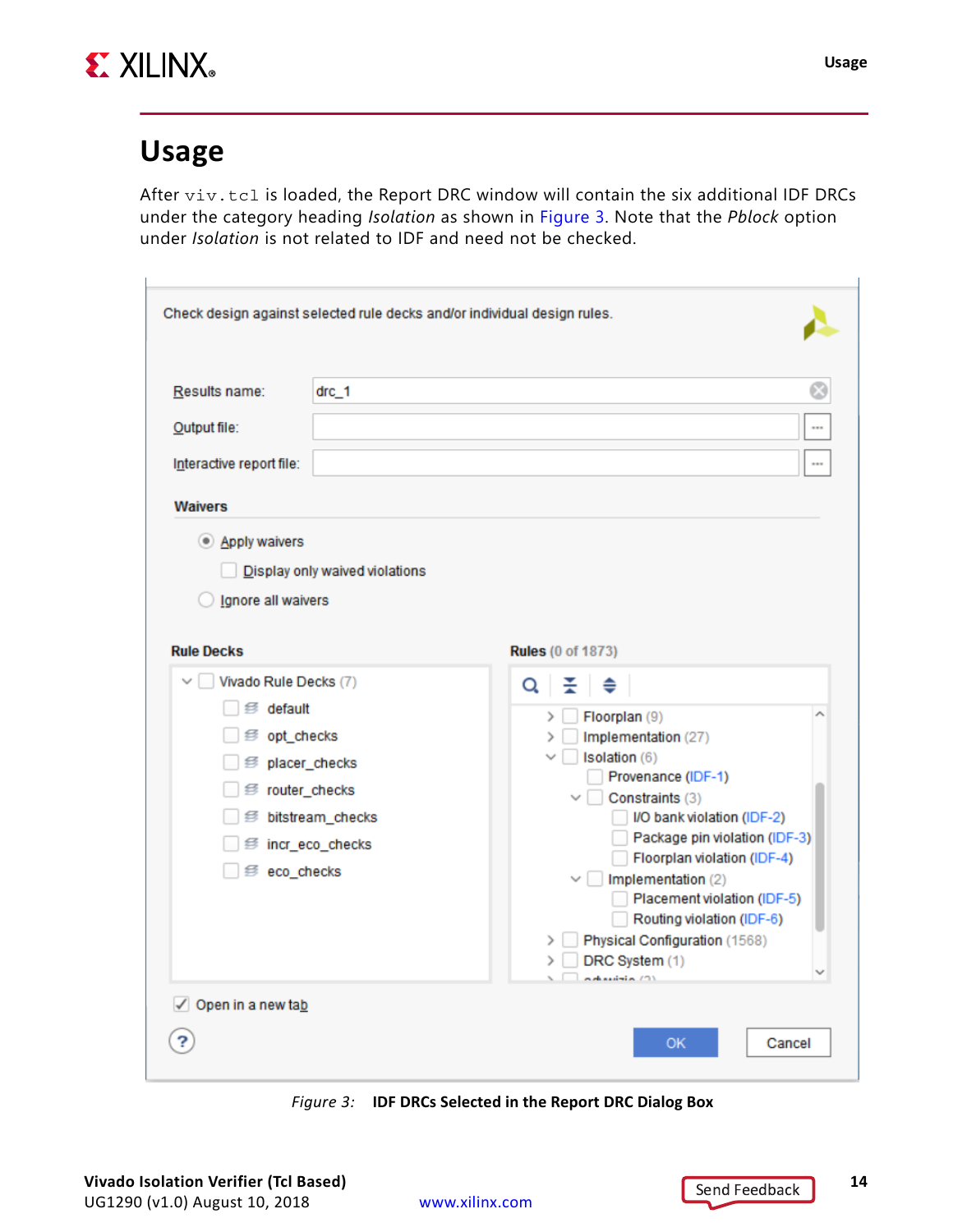

### <span id="page-14-0"></span>**Invoking VIV DRCs**

The user invokes these DRCs using the Vivado DRC interface just like built-in DRCs. Results are provided in tabular form in the GUI with hyperlinks to design elements related to potential isolation violations. The VIV DRCs also contribute to the text-based output of the Vivado DRC reporting system.

Each line can be selected for additional detail in the **Design Rule Properties** window. Design objects associated with the DRC are automatically highlighted in the **Device** and **Package** window.s

DRCs can be invoked at several stages of the flow. Some IDF DRCs can be run on the design constraints. IDF DRCs for the implemented design can be run after the design is implemented.

- IDF-2 and IDF-3 can be run after synthesis has been performed.
- IDF-5 and IDF-6 examine the implementation, thus the Implementation step *must* be completed for IDF-5 and IDF-6 to have something to check.

An example DRC report in the Vivado GUI is shown in [Figure 4.](#page-15-0)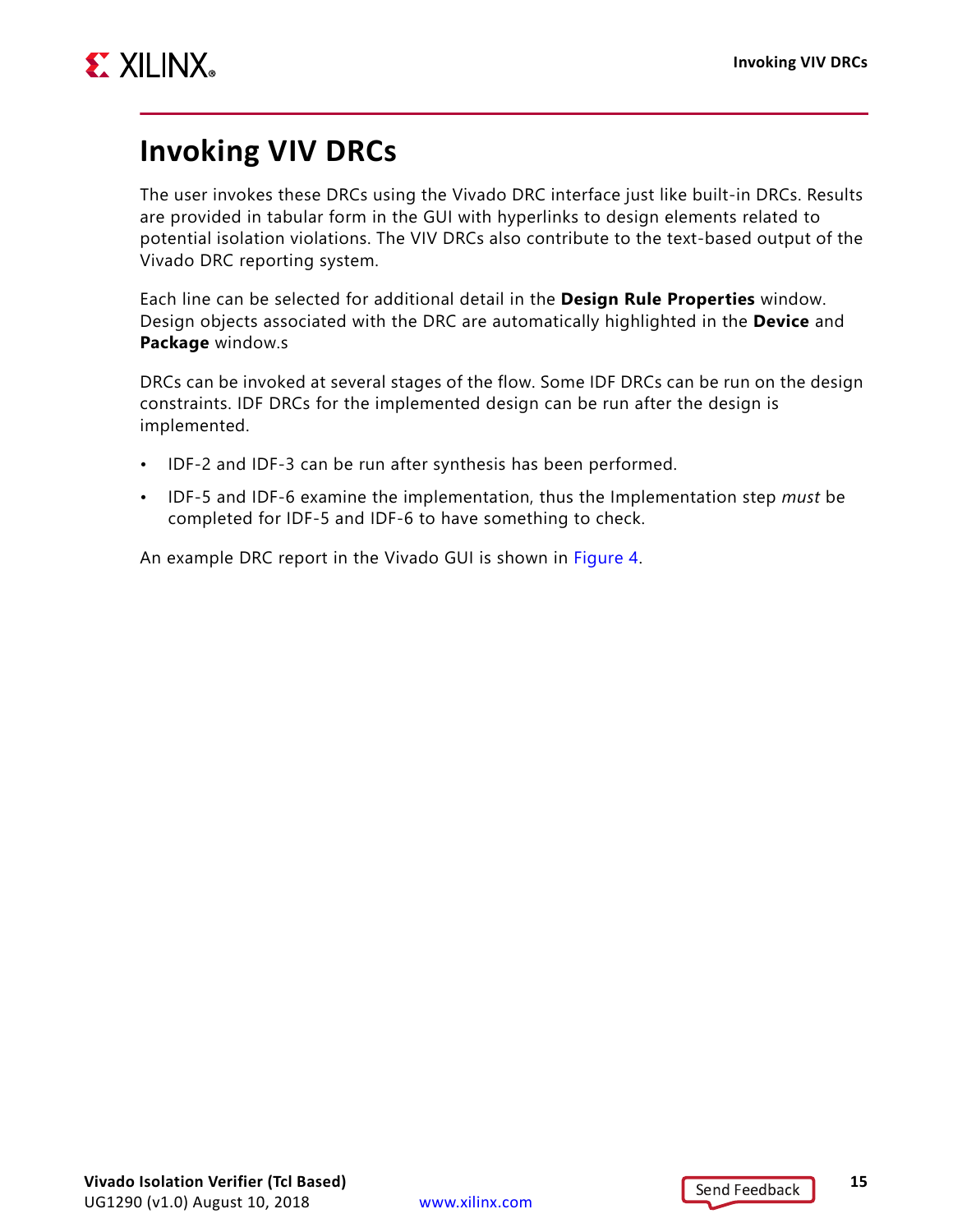

|              | DRC - drc_2 (37 violations)                     | $A$ 1          | $ \Box$ $\bar{x}$ $\times$                                                                                                                         |
|--------------|-------------------------------------------------|----------------|----------------------------------------------------------------------------------------------------------------------------------------------------|
| Name         |                                                 | Severity       | <b>Details</b>                                                                                                                                     |
|              | All Violations (37)                             |                |                                                                                                                                                    |
|              | $\Box$ Isolation (37)                           |                |                                                                                                                                                    |
|              | <b>E</b> Constraints (34)                       |                |                                                                                                                                                    |
|              | $\Box$ $\bigcirc$ IDF-2 (2)                     |                |                                                                                                                                                    |
|              | $D$ IDF #1                                      | Error          | Bank: 13 has pins from multiple isolated partitions: pblock_ISO_K0 pblock_ISO_Compare pblock_ISO_Controller.                                       |
|              | $D$ IDF #2                                      | Error          | Bank: 33 has pins from multiple isolated partitions: pblock_ISO_Compare pblock_ISO_K1 pblock_ISO_Controller.                                       |
|              | $\boxminus$ $\odot$ IDF-3 (31)                  |                |                                                                                                                                                    |
|              | $D$ IDF #1                                      | Error          | Package pin adjacency violation: site: AA1 pin: AA1 vs site: AB1 pin: AB1.                                                                         |
|              | $D$ IDF #2                                      | Error          | Package pin adjacency violation: site: AA1 pin: AA1 vs site: AB2 pin: AB2.                                                                         |
|              | $D$ IDF #3                                      | Error          | Package pin adjacency violation: site: AA2 pin: AA2 vs site: AB1 pin: AB1.                                                                         |
|              | $\bigoplus$ IDF #4                              | Error          | Package pin adjacency violation: site: AA2 pin: AA2 vs site: AB2 pin: AB2.                                                                         |
|              | $D$ IDF #5                                      | Error          | Package pin adjacency violation: site: AA3 pin: AA3 vs site: AA4 pin: AA4.                                                                         |
|              | $D$ IDF #6                                      | Error          | Package pin adjacency violation: site: AA3 pin: AA3 vs site: AB2 pin: AB2.                                                                         |
|              | $\bigoplus$ IDF #7                              | Error          | Package pin adjacency violation: site: AA3 pin: AA3 vs site: AB4 pin: AB4.                                                                         |
|              | $\bigoplus$ IDF #8                              | Error          | Package pin adjacency violation: site: P5 pin: P5 vs site: R6 pin: R6.                                                                             |
|              | $D$ IDF #9                                      | Error          | Package pin adjacency violation: site: P6 pin: P6 vs site: R6 pin: R6.                                                                             |
|              | $\bigoplus$ IDF #10                             | Error          | Package pin adjacency violation: site: R3 pin: R3 vs site: T4 pin: T4.                                                                             |
|              | $\bigoplus$ IDF #11                             | Error          | Package pin adjacency violation: site: R4 pin: R4 vs site: T4 pin: T4.                                                                             |
|              | $\bigoplus$ IDF #12                             | Error          | Package pin adjacency violation: site: R5 pin: R5 vs site: R6 pin: R6.                                                                             |
|              | $D$ IDF #13                                     | Error          | Package pin adjacency violation: site: R5 pin: R5 vs site: T4 pin: T4.                                                                             |
|              | $D$ IDF #14                                     | Error          | Package pin adjacency violation: site: T3 pin: T3 vs site: T4 pin: T4.                                                                             |
|              | <b>DF#15</b>                                    | Error          | Package pin adjacency violation: site: T3 pin: T3 vs site: U4 pin: U4.                                                                             |
|              | $D$ IDF #16                                     | Error          | Package pin adjacency violation: site: U14 pin: U14 vs site: U15 pin: U15.                                                                         |
|              | $D$ IDF #17                                     | Error          | Package pin adjacency violation: site: U14 pin: U14 vs site: V13 pin: V13.                                                                         |
|              | $D$ IDF #18                                     | Error          | Package pin adjacency violation: site: U14 pin: U14 vs site: V14 pin: V14.                                                                         |
|              | $D$ IDF #19                                     | Error          | Package pin adjacency violation: site: U4 pin: U4 vs site: V3 pin: V3.                                                                             |
|              | $D$ IDF #20                                     | Error          | Package pin adjacency violation: site: U7 pin: U7 vs site: V8 pin: V8.                                                                             |
|              | $D$ IDF #21                                     | Error          | Package pin adjacency violation: site: V12 pin: V12 vs site: V13 pin: V13.                                                                         |
|              | $D$ IDF #22                                     | Error          | Package pin adjacency violation: site: V12 pin: V12 vs site: W13 pin: W13.                                                                         |
|              | $D$ IDF #23                                     | Error          | Package pin adjacency violation: site: V3 pin: V3 vs site: V4 pin: V4.                                                                             |
|              | $\bigoplus$ IDF #24                             | Error          | Package pin adjacency violation: site: V4 pin: V4 vs site: W3 pin: W3.                                                                             |
|              | $D$ IDF #25                                     | Error          | Package pin adjacency violation: site: V4 pin: V4 vs site: W5 pin: W5.                                                                             |
|              | $D$ IDF #26                                     | Error          | Package pin adjacency violation: site: V5 pin: V5 vs site: W5 pin: W5.                                                                             |
|              | $\bullet$ IDF #27                               | Error          | Package pin adjacency violation: site: W3 pin: W3 vs site: Y4 pin: Y4.                                                                             |
|              | $D$ IDF #28                                     |                |                                                                                                                                                    |
|              | $D$ IDF #29                                     | Error<br>Error | Package pin adjacency violation: site: W5 pin: W5 vs site: Y4 pin: Y4.<br>Package pin adjacency violation: site: Y3 pin: Y3 vs site: AA4 pin: AA4. |
|              | $D$ IDF #30                                     | Error          | Package pin adjacency violation: site: Y3 pin: Y3 vs site: Y4 pin: Y4.                                                                             |
|              | $D$ IDF #31                                     | Error          | Package pin adjacency violation: site: Y4 pin: Y4 vs site: AA3 pin: AA3.                                                                           |
|              | $\Box$ $\bigcirc$ IDF-4(1)                      |                |                                                                                                                                                    |
|              | $\Box$ (DF#1                                    |                |                                                                                                                                                    |
|              |                                                 | Advisory       | No floorplan violations were found.                                                                                                                |
|              | $\boxminus$ $\odot$ IDF-1(1)<br>$\Box$ O IDF #1 |                | Vivado Isolation Verifier (v1.47)                                                                                                                  |
|              |                                                 | Advisory       |                                                                                                                                                    |
|              | $\Box \Box$ Implementation (2)                  |                |                                                                                                                                                    |
|              | $\Box$ $\bigcirc$ IDF-5 (1)                     |                |                                                                                                                                                    |
|              | $\Box$ (i) IDF #1                               | Advisory       | No placement violations were found.                                                                                                                |
|              | $\Box$ O IDF-6 (1)                              |                |                                                                                                                                                    |
|              | $\Box$ (DF #1                                   | Advisory       | No routing violations were found.                                                                                                                  |
| $\leftarrow$ |                                                 |                | III.                                                                                                                                               |

#### *Figure 4:* **IDF DRC Violations from Example Design**

<span id="page-15-0"></span>Note that the highlighted DRC (IDF #27) in [Figure 4](#page-15-0) refers to a package pin adjacency violation. When this line is highlighted, the corresponding I/O buffers are selected in the **Device** window as shown in [Figure 5](#page-16-0) and the corresponding package pins are selected in the Package window as shown in [Figure 6.](#page-16-1)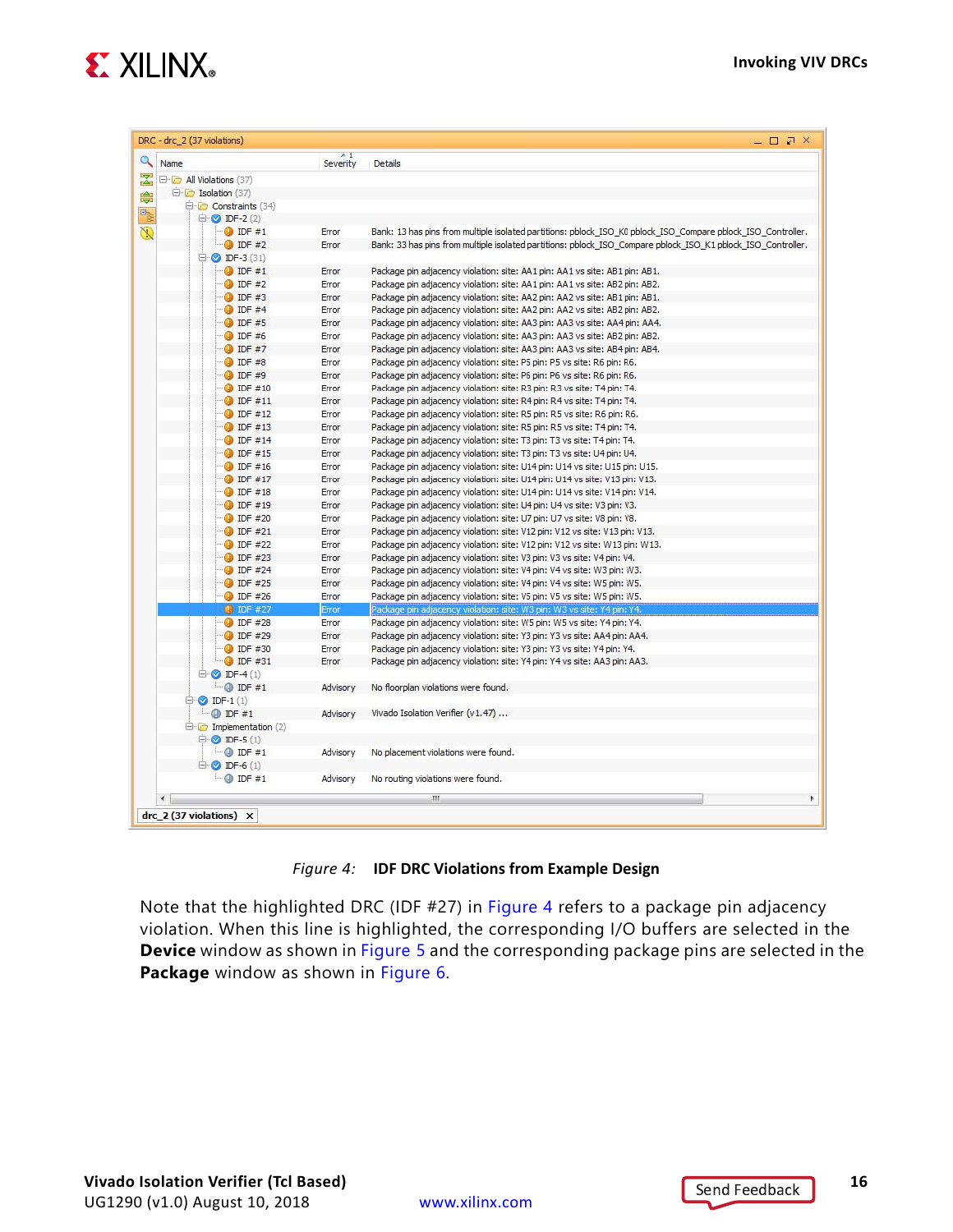



<span id="page-16-0"></span>*Figure 5:* **Pin Adjacency Violations with I/O Buffers Highlighted in Device Window**

<span id="page-16-1"></span>

*Figure 6:* **Pin Adjacency Violations Highlighted in Package Window**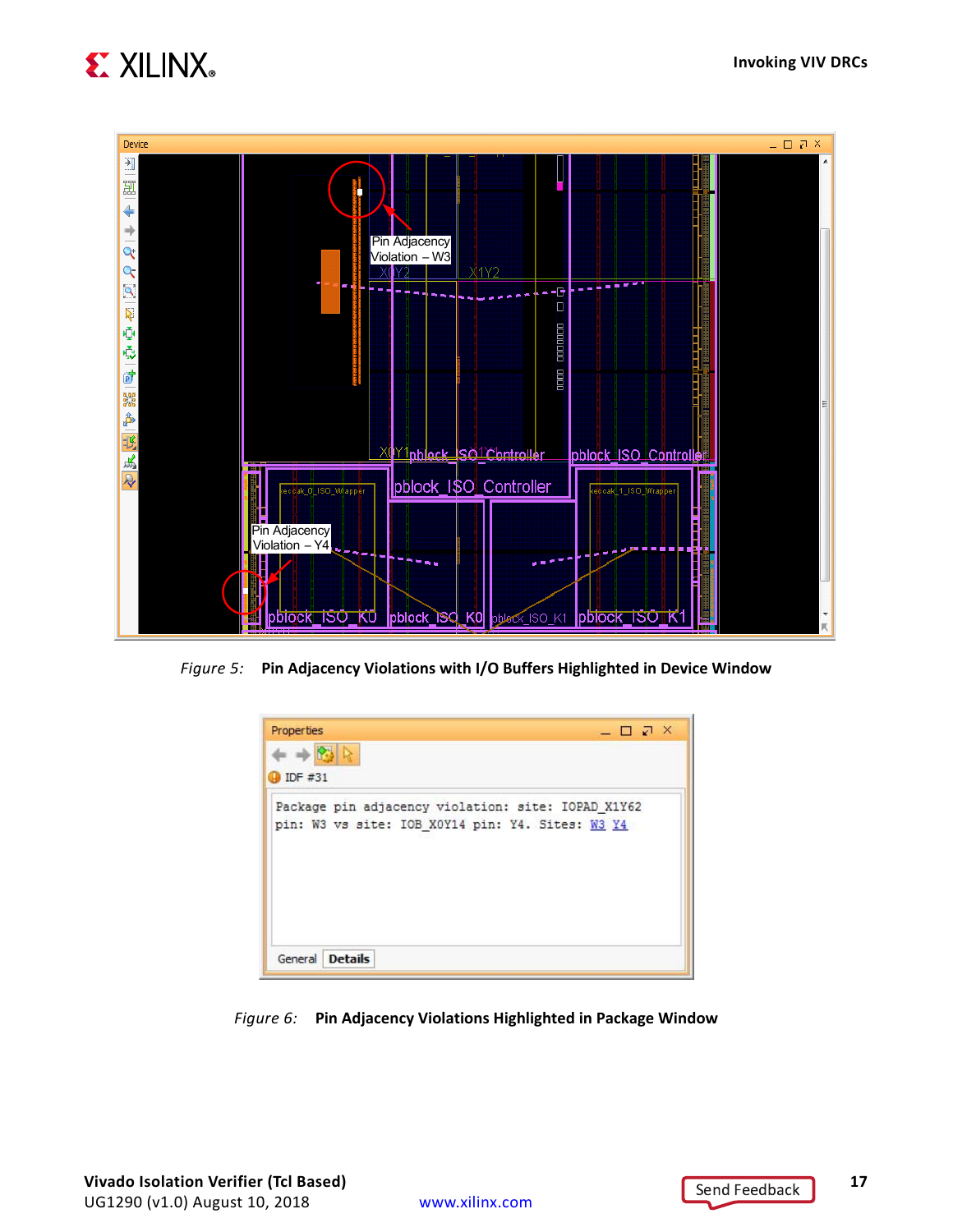

### <span id="page-17-0"></span>**VIV Design Stages**

The Vivado Isolation Verifier (VIV) verifies that an FPGA design partitioned into isolated regions meets applicable safety or security requirements. VIV is a collection of design rule checks (DRCs) intended to aid FPGA developers in producing and documenting fault-tolerant FPGA applications developed with the Xilinx Isolation Design Flow (IDF).

VIV is a Tcl script that runs in the Vivado framework in the form of DRCs. This allows violations to be highlighted directly in the Vivado graphical user interface.

The DRCs that apply to the pin assignments and floorplanning constraints are intended to aid board design. The DRCs that apply to the implemented placement and routing are intended to provide proof that isolation was achieved.

#### **Constraint Checking (VIV – Constraints)**

VIV checks the following on the pin constraints and floorplan:

- Pins (IOBs) from different isolation groups are not physically adjacent on the die.
- Pins from different isolation groups are not physically adjacent on the package. Pins are considered adjacent if they share an edge or corner with no fence tile in between.
- Pins from different isolation regions are not co-located in an I/O bank.

**Note:** Although VIV does report I/O bank sharing as a violation, this is a security precaution – not mandated by analysis. The majority of applications allow for sharing of banks.

• The pblock constraints in the XDC file are defined such that a minimum of a one tile-wide fence exists between isolated regions.

Because placement information is not used, VIV assumes 100% utilization of all constrained resources so that whatever resources are used in the implemented design, an isolation violation will not occur.

#### **Final Isolation Verification (VIV – Implementation)**

After the design is complete (placed and routed) VIV is used to verify that the required isolation was achieved in the design. VIV checks the placement and routing as follows:

- Isolated logic tiles must be separated by fence tiles. A fence tile cannot contain any logic and cannot contain any routing that could lead to an isolation violation with a single fault.
- Routing does not depend on programmable connections in fence tiles.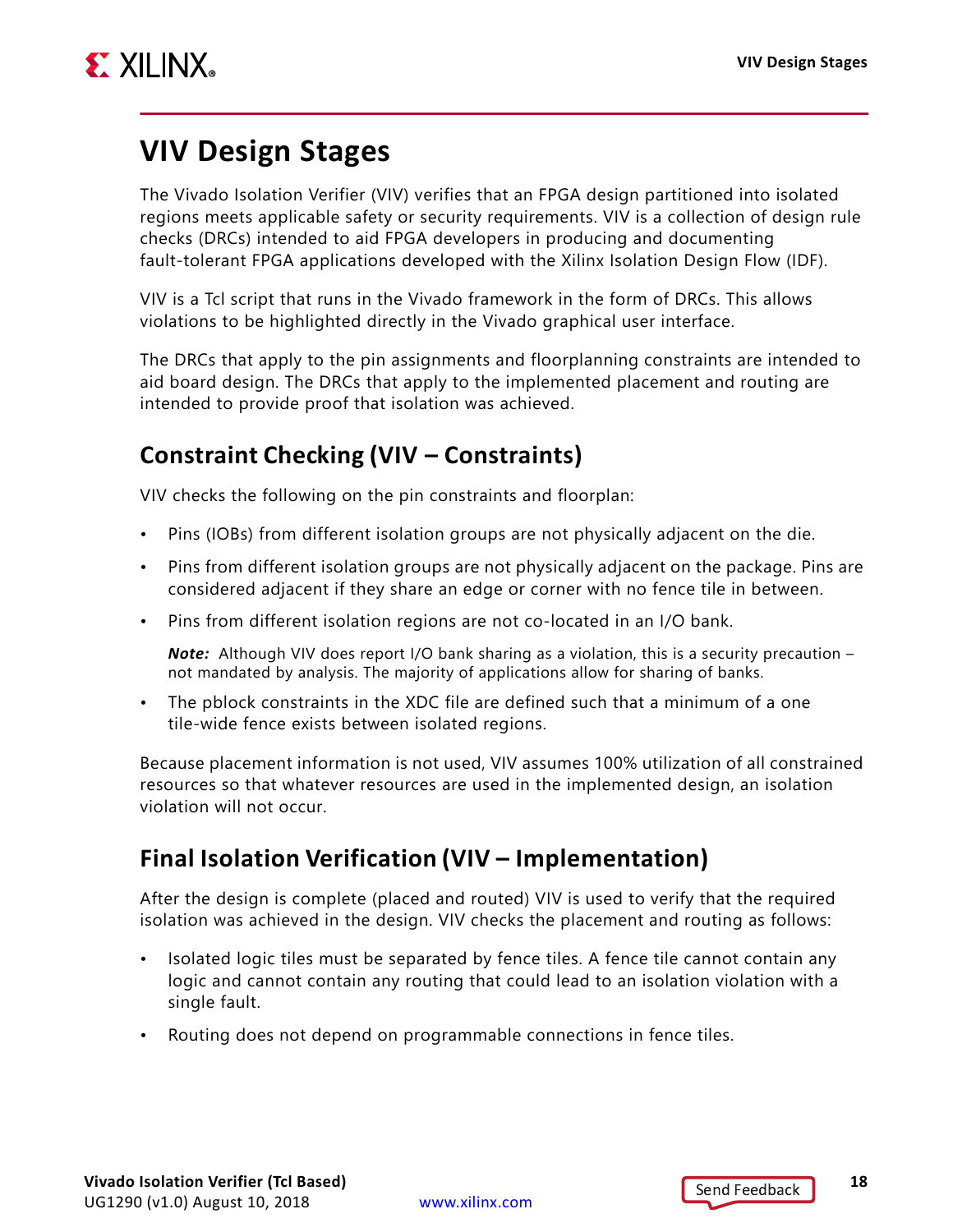

### <span id="page-18-0"></span>**Application Notes**

[Table 1](#page-18-4) lists the documentation available at the Isolation Design Flow (IDF) website [\[Ref 1\]](#page-19-5).

<span id="page-18-4"></span>

| Table 1: Isolation Design Flow Development Application Notes |
|--------------------------------------------------------------|
|--------------------------------------------------------------|

| <b>FPGA Family</b>     | <b>Vivado Version</b> | <b>Application Note</b> | <b>Comments</b>                  |
|------------------------|-----------------------|-------------------------|----------------------------------|
| 7 Series and Zyng-7000 | Vivado 2015.2         | XAPP1222                | <b>IDF Rules and Guidelines</b>  |
| 7 Series and Zyng-7000 | Vivado 2015.2         | XAPP1256                | <b>IDF Lab Tutorial App Note</b> |

### <span id="page-18-1"></span>**Xilinx Resources**

For support resources such as Answers, Documentation, Downloads, and Forums, see [Xilinx](https://www.xilinx.com/support)  [Support](https://www.xilinx.com/support).

### <span id="page-18-2"></span>**Solution Centers**

See the [Xilinx Solution Centers](https://www.xilinx.com/support/solcenters.htm) for support on devices, software tools, and intellectual property at all stages of the design cycle. Topics include design assistance, advisories, and troubleshooting tips.

#### <span id="page-18-3"></span>**Documentation Navigator and Design Hubs**

 $Xilinx<sup>®</sup>$  Documentation Navigator provides access to Xilinx documents, videos, and support resources, which you can filter and search to find information. To open the Xilinx Documentation Navigator (DocNav):

- From the Vivado® IDE, select **Help > Documentation and Tutorials**.
- On Windows, select **Start > All Programs > Xilinx Design Tools > DocNav**.
- At the Linux command prompt, enter docnav.

Xilinx Design Hubs provide links to documentation organized by design tasks and other topics, which you can use to learn key concepts and address frequently asked questions. To access the Design Hubs:

- In the Xilinx Documentation Navigator, click the **Design Hubs View** tab.
- On the Xilinx website, see the [Design Hubs](https://www.xilinx.com/cgi-bin/docs/ndoc?t=design+hubs) page.